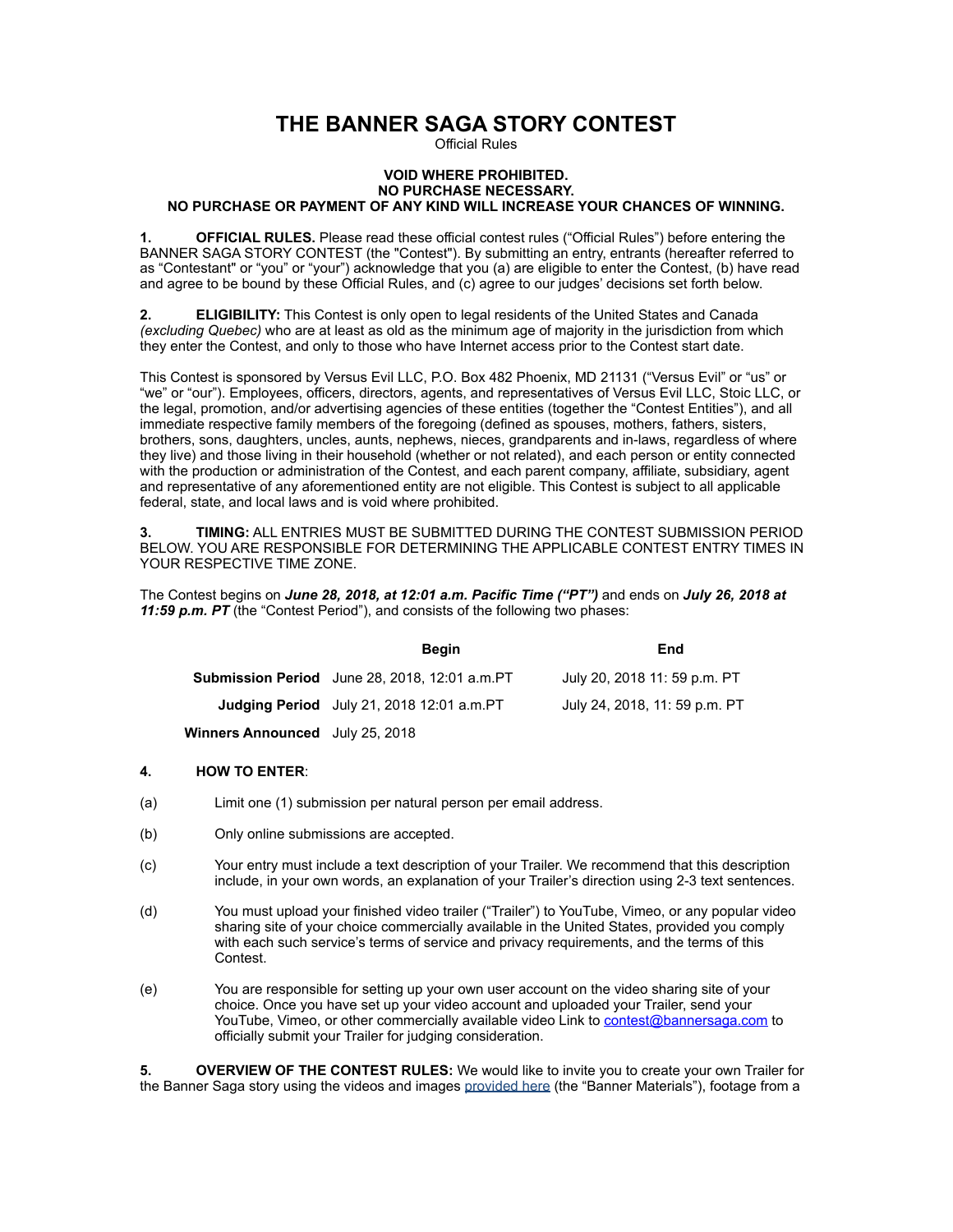commercially released Banner Saga game that you've captured yourself, or your own artwork. The following criteria will help guide you on what we are looking for:

- (a) Create your Trailer for someone who has never played a Banner Saga game but who might be interested in finding out what it's all about.
- (b) Use your Trailer as a chance to tell *your* story in your own unique way. Be creative, informative, and emotional as you see fit to, keeping in mind that the Banner Saga franchise is a mature story-driven theme.
- (c) Keep your Trailer under five (5) minutes in length.
- (d) Your Trailer can use Banner Materials artwork and materials that we've made available to you [here.](https://www.dropbox.com/sh/k2hxdsc6xb77q5k/AABFFq9EiBK49mlROm5NlHI7a?dl=0) Use these materials at your discretion. In addition to our Banner Materials, you can use your own content, for example, gameplay from a commercially released version of Banner Saga, live action, animation, real life video footage, your own artwork, or any other way you can creatively tell the Banner Saga story in video form.
- (e) If you complete this task and submit your Trailer to us, as detailed in these Official Rules, you could be rewarded. The best submissions will be selected by our panel of judges and one (1) entrant will receive a Grand Prize of \$4,500. One (1) Runner-up will receive a digital copy of the complete Banner Saga Trilogy, Deluxe Edition on PC. Three (3) third place winners will receive a digital copy of Banner Saga 3 on the game platform of their choice (depending on commercial availability).
- (f) If you have questions, please send us a message on<https://www.facebook.com/BannerSaga/>or send a direct message to [@bannersaga.](http://www.bannerplaceholder.com/)
- (g) You must be 18 years old (or as old as the minimum age of majority in the jurisdiction from which you enter the Contest), or older and a resident of the United States or Canada to participate.

Best of luck and may your Banner Saga Trailer be epic!

## **6. SUBMISSION REQUIREMENTS:**

- (a) Trailer Content Requirements:
	- (i) Your Trailer must include the title, "My Banner Saga Recap".
	- (iii) Your Trailer must include at least (1) one Internet hyperlink to [www.bannersaga.com](http://www.bannersaga.com) with the description "*Embark on your own journey in the Banner Saga*" included with it.
	- (iv) Your Trailer must be contextually consistent and logically follow The Banner Saga story and its fictitious universe as described in The Banner Saga I and The Banner Saga II.
	- (v) Your Trailer should not exceed five (5) minutes in length.
	- (vi) Your Trailer should use the Banner Materials that we have included [here](https://www.dropbox.com/sh/k2hxdsc6xb77q5k/AABFFq9EiBK49mlROm5NlHI7a?dl=0). Use these Banner Materials as you deem appropriate. Your Trailer may also include footage from the Banner Saga game that you've captured yourself, or your own artwork, materials, or video, keeping in mind the following:
		- *1. If you use any assets or content contained in the Banner Materials or included in The Banner Saga I or Banner Saga II, all such content and intellectual property rights therein are owned by us, Stoic LLC, or our respective licensors and are expressly reserved to each such party.*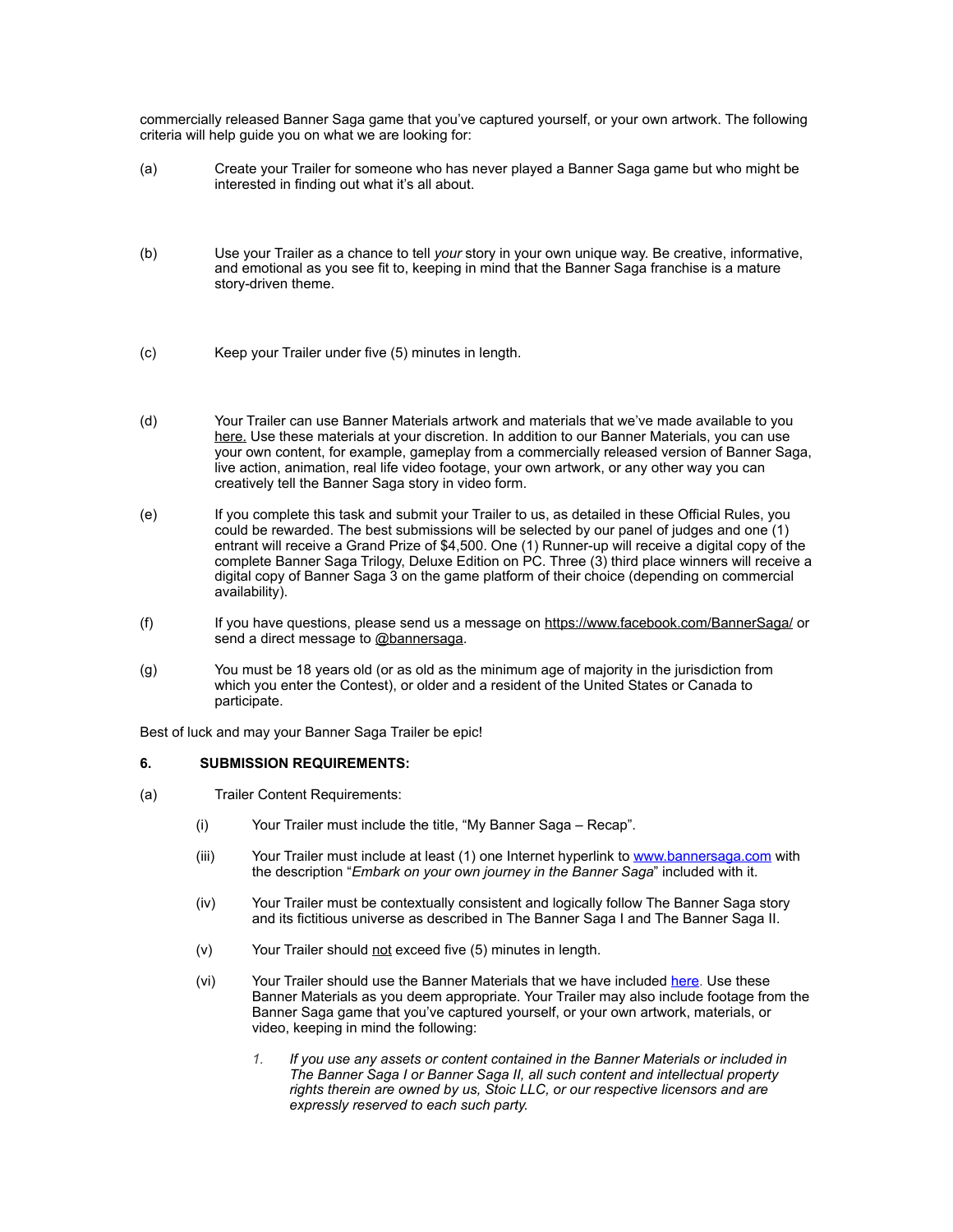- *2. Your Trailer cannot include any video, art, sounds, music, animation, or other creative assets obtained from a third-party or created by you with another individual, even if you license or purchase such content. All components of your Trailer must be your original artwork or obtained from our Banner Materials library. If, in our sole discretion, we have a good faith belief that your Trailer constitutes copyright infringement, you will be disqualified.*
- (vii) Your Trailer and all submission materials must be in English, including any audio that you create, and all contact information must be current, truthful, and valid.
- (viii) Your Trailer should be creative and unique, but it must be in keeping with the mature story theme of the Banner Saga series and should not portray the Banner Saga universe or any Banner Saga character, theme, or setting in a silly or amusing way.
- (ix) Your Trailer may not refer to or rely on any trademark, logo, or trade name of any thirdparty other than Versus Evil LLC, The Banner Saga, and Stoic LLC.
- (x) Your Trailer may not feature any third-party toy, action figure, character, actor, celebrity, video game, video game content, or public figure.
- (xi) Your Trailer must not contain material that is unlawful or in violation of or contrary to the laws or regulations in any jurisdiction where it is created.
- (xii) Your Trailer may not depict or describe any nudity, animal cruelty, harmful or illegal activity or substances, or offensive, racist, or obscene subject matter as determined in our sole discretion. No Trailer shall portray Contest Entities or The Banner Saga in a negative light. Please, no personal attacks on anyone.
- (b) Uploading Requirements:
	- (i) Upload your finished Trailer to YouTube, Vimeo, or any popular, commercially available (in the United States) video sharing social website of your choice (your "Link") in accordance with the terms of service and privacy rules of that site and our Official Rules. You are responsible for setting up your own user account on the video sharing site of your choice.
	- (ii) Once your Trailer is completed to your satisfaction, send your Link by email to [contest@bannersaga.com](mailto:contest@bannersaga.com) to officially submit your Trailer for judging consideration.

#### (c)Deadline:

(i) We must have received your Trailer and all submission information no later than **July 20, 2018 11: 59 p.m. PT** according our internal server time. No other methods of entry will be accepted, including submission by email. All Trailers received by the end of the Submission Period that are complete and otherwise qualified will be eligible to win.

#### **7. OTHER RULES**:

- (a) We are not responsible for incomplete, late, lost, delayed, damaged, misdirected, incomplete, void, corrupted, garbled, illegible, or unintelligible Trailers, and those Trailers are void and will not be accepted; nor are we responsible for any problems, bugs, or malfunctions you may encounter when entering your Trailer.
- (b) Your Trailer must be an original work of authorship, created solely by you. So, while we want you to be creative, you need to be careful**. You may not copy or otherwise plagiarize any source, nor may your Trailer include third-party copyrighted material, such as artwork, photographs, movie or TV screenshots, other videos, or even tattoo designs**, even if you obtain the copyright holder's permission. *You further agree to indemnify the Contest Entities against any and all claims of infringement from any third-party for any use by us or any Contest Entity of your Trailer.*
- (c) By entering this Contest, you warrant that your Trailer does not infringe any third-party's rights, and that you have obtained all necessary permissions from all relevant third-parties to submit the Trailer. Similarly, you must secure - and each Selected Contestant will be required to submit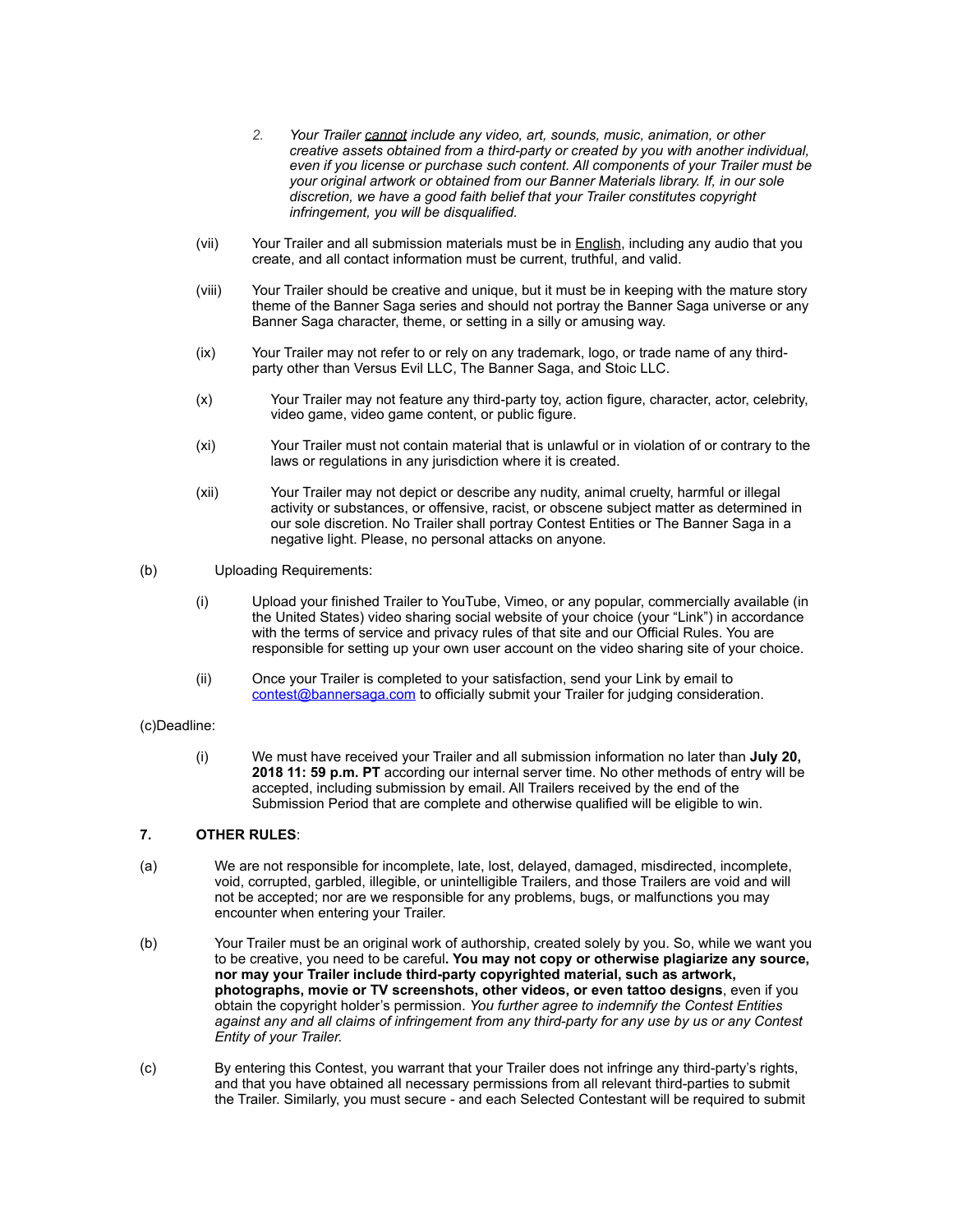– a written release, declaration of eligibility, and consent to publicity (a "Contest Release") which grants us rights to your Trailer and to use your image and personal information in promoting The Banner Saga, Versus Evil LLC, Stoic LLC, and any our games, products, or services.

- (d) By uploading your Trailer, you agree that your Trailer and all submission materials conform to our Submission Requirements as stated in these Official Rules, and our Privacy Policy. The Contest Entities, in their sole discretion, may remove your Trailer and disqualify you from the Contest if they reasonably believe your Trailer fails to conform to these Official Rules.
- (e) We reserve the right to disqualify any Contestant we find or reasonably suspect is tampering with the entry process or the operation of the Contest or violating these Official Rules. Persons discovered entering under several names will be disqualified.
- (f) Any submission of robotic, automatic, or programmed entries, or any entries submitted through other unapproved methods are void. Contest Entities reserve the right to disqualify false entries or entries suspected of being false or fraudulent.
- (g) All Trailers become our sole property and will not be acknowledged or returned.
- (h) You may not be represented under any contract that would limit or impair our ability to use your Trailer in any media form; nor can you be subjected to or under any merchandising agreement or under any other contractual relationship, including but not limited to guild and/or union memberships, that may prohibit them from participating fully in this Contest or from allowing the Contest Entities to use royalty-free, your Trailer worldwide in all media in perpetuity.
- (i) We reserve the right to exclude any Trailer that we reasonably believe doesn't meet the above criteria, at our sole discretion.

# **8. WINNER SELECTION AND NOTIFICATION:**

- (a) Judging will be completed in one (1) round during the Judging Period. All entries will be prescreened to insure the entries have correctly met the Submission Requirements and meet our general standards and practices prior to any judging ("Qualified Trailers"). During the Judging Period, a panel of at least three (3) qualified judges will conduct judging of all Qualified Trailers received during the Contest Period. Each Qualified Trailer will be judged on the following criteria, on a 100-point scale:
	- Creativity and Originality (35 points)<br>• Relevance to Theme (35 points)
	- Relevance to Theme (35 points)
	- Quality (20 points)
		- Technical Merit (10 points)
- (b) The five (5) Trailers with the highest score, as determined by our judges, will be selected ("Selected Contestants"). In the event of a tie, the tying submissions will be rescored in order to determine a Selected Contestant.
- (c) Any communication or information transmitted to us or to our website, Facebook page, or by text, electronic mail, or otherwise is and will be treated as non-confidential and nonproprietary. Proof of submitting any Trailer is not considered proof of delivery to or receipt of such Trailer. Furthermore, are not liable for any Trailer that is lost, intercepted or not received by us directly. We are not responsible for delays in finalizing winners.
- (d) All Contest Entities reserve the right to distribute or display your Trailer in any media and on any website, including on its and its affiliated websites, and on its Facebook, Twitter, Instagram, Pinterest, and YouTube pages and channels. You understand that users of these social media sites may share, embed, comment on (including negatively) and re-post your Trailer during and after the Contest Period. Contest Entities are not responsible for such third-party activities.
- (e) Your name, profile, and Trailer may be announced and posted on our and other Contest Entities' website(s) and social media pages, including Facebook, Twitter and YouTube, and in all other media and media forms to be determined solely at our discretion.
- (f) The Selected Contestants will be notified by email ("Notification"). The Selected Contestants will be required to respond to the Notification by email or phone (as directed) within forty eight (48)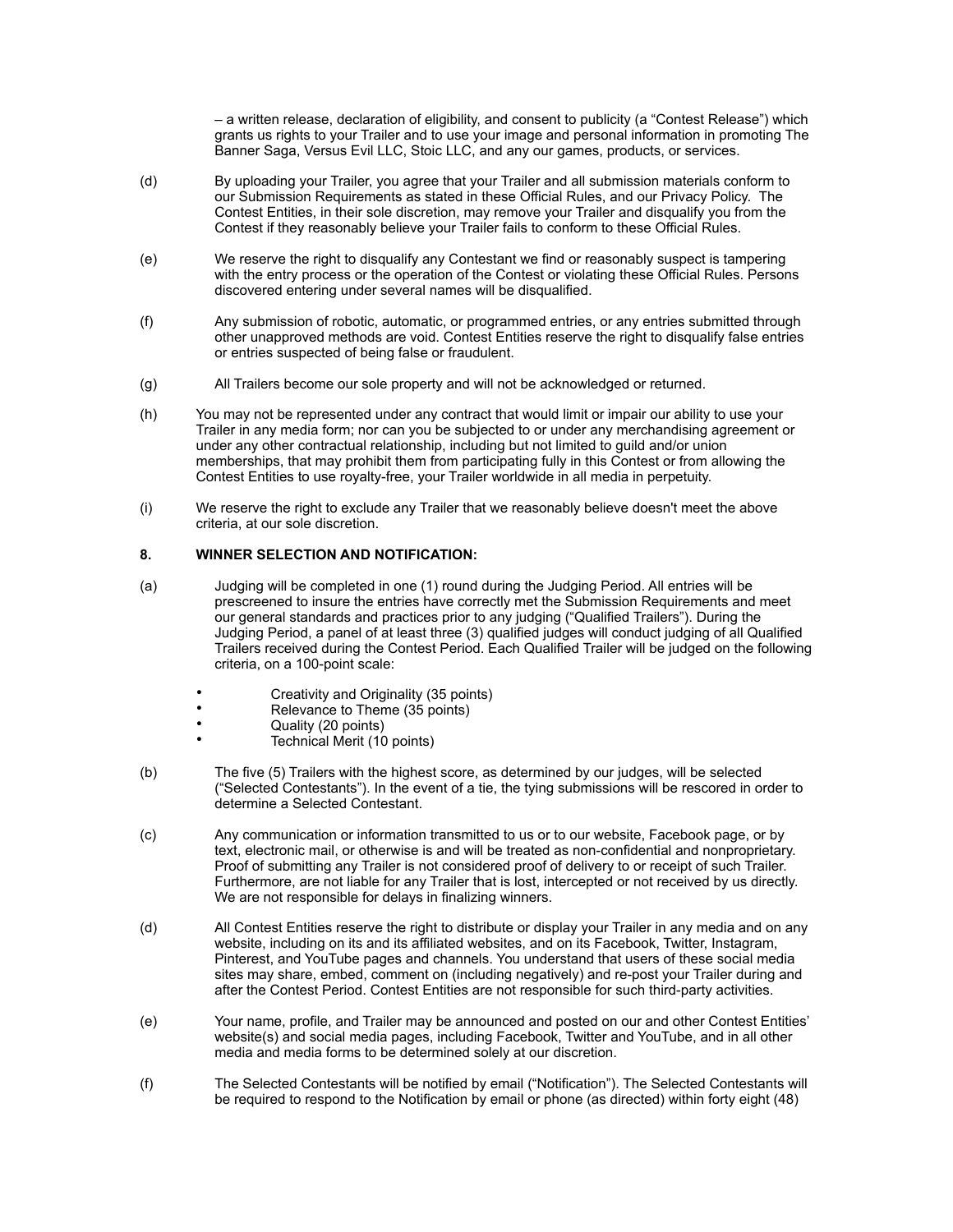hours of attempted Notification. The failure to respond timely to the Notification may result in forfeiture of the prize (as later described herein); and, in such case, we may choose the next highest scoring Trailer from among the remaining eligible submissions (up to three times). The Selected Contestants will be required to sign and return our Contest Release and any other documents that we may require within 72 hours of receipt of the Release. Failure to timely return a signed Contest Release or other required documents or the return of any prize notification as undeliverable will result in prize forfeiture. If a Selected Contestant cannot be reached, is unable or unwilling to accept the prize (or any portion of the prize) or is disqualified for any reason, the prize may be awarded to a runner-up, if any, in our sole discretion. Only three (3) alternate Selected Contestants may be determined, after which the applicable prize will remain unawarded. Acceptance of any prize shall constitute and signify each Selected Contestant's agreement and consent that we and all other Contest Entities, including each such party's designees, may use the Selected Contestant's name, city, state, likeness, Trailer, and/or prize information in connection with the Contest and our promotions, advertising or other purposes, worldwide, in any and all media now known or hereafter devised, including the Internet, and without further payment, notification, permission or other consideration, except where prohibited by law. We will not make multiple attempts to contact Selected Contestants. Assumed notification by caller ID and any subsequent returned calls do not constitute a winner. Winner selection is subject to verification, including verification of the Selected Contestant's eligibility.

# **9. PRIZES.**

- (a) Up to five (5) prizes will be awarded, one to each of the finally Selected Contestants. The First Place Selected Contestant will receive \$4,500. The Second Place Selected Contestant will receive a copy of the Banner Saga Trilogy Deluxe Edition for PC. Three Third Place Selected Contestants will each receive a digital download copy of Banner Saga 3 on the platform of their choice.
- (b) For all prizes, all federal, state and local taxes and other expenses in connection with the prize are the sole responsibility of the Selected Contestant. Selected Contestants are solely responsible for any other unspecified expenses related to prize. All activities related to a prize are at the Selected Contestants' own risk and subject to whatever restrictions are imposed by the entities that govern activities. Selected Contestants are not entitled to any surplus between the actual retail value ("ARV") of a prize and stated ARV, and any difference between stated ARV and actual value of the prize will not be awarded. No substitution, transfer, or cash redemption of prize is allowed, provided however that we reserve the right to substitute a prize with another prize of equal or greater value should the advertised prize become unavailable for any reason. If a prize is awarded but goes unclaimed or is forfeited by recipient, the prize will be forfeited, and, at our discretion, an alternate Selected Contestant will be selected.
- **(c) THE ODDS OF WINNING A PRIZE ARE SUBJECT TO THE TOTAL NUMBER OF ELIGIBLE CONTESTANTS.**
- (d) **THE TOTAL VALUE FOR ALL THREE PRIZES IS \$4,664.**
- **(e) LIMIT: ONE (1) PRIZE PER PERSON PER HOUSEHOLD.**

## **10. LICENSE:**

- (a) Unless prohibited by applicable law, you hereby grant us and each Contest Entity an irrevocable worldwide license to use, distribute, copy, create derivative works from, and publicly display your Trailer in any and all media throughout the world, in perpetuity, for any purpose whatsoever (including without limitation in a screensaver, in a book, as part of a video production, and at trade shows), without any additional compensation, the term of which shall be the entire life of the copyright. Should you be unwilling or otherwise unable to enter into this license or provide permissions and sign our Contest Release or otherwise cannot accept or receive the prize for any reason, the next highest score will be chosen from the remaining entries until one who is able to meet all requirements can be selected. You may not sell, assign, or transfer any of your rights in your Trailer. You will not be paid for your Trailer, for using your likeness, or other right of publicity rights, or for granting us or any other Contest Entity any of these rights.
- (b) At any time before or after the Contest Period, we and each Contest Entity may post, share, or print all entered Trailers in our sole discretion. While we and each Contest Entity will seek to post Trailers in the form provided at the time of entry, you agree that due to technical or other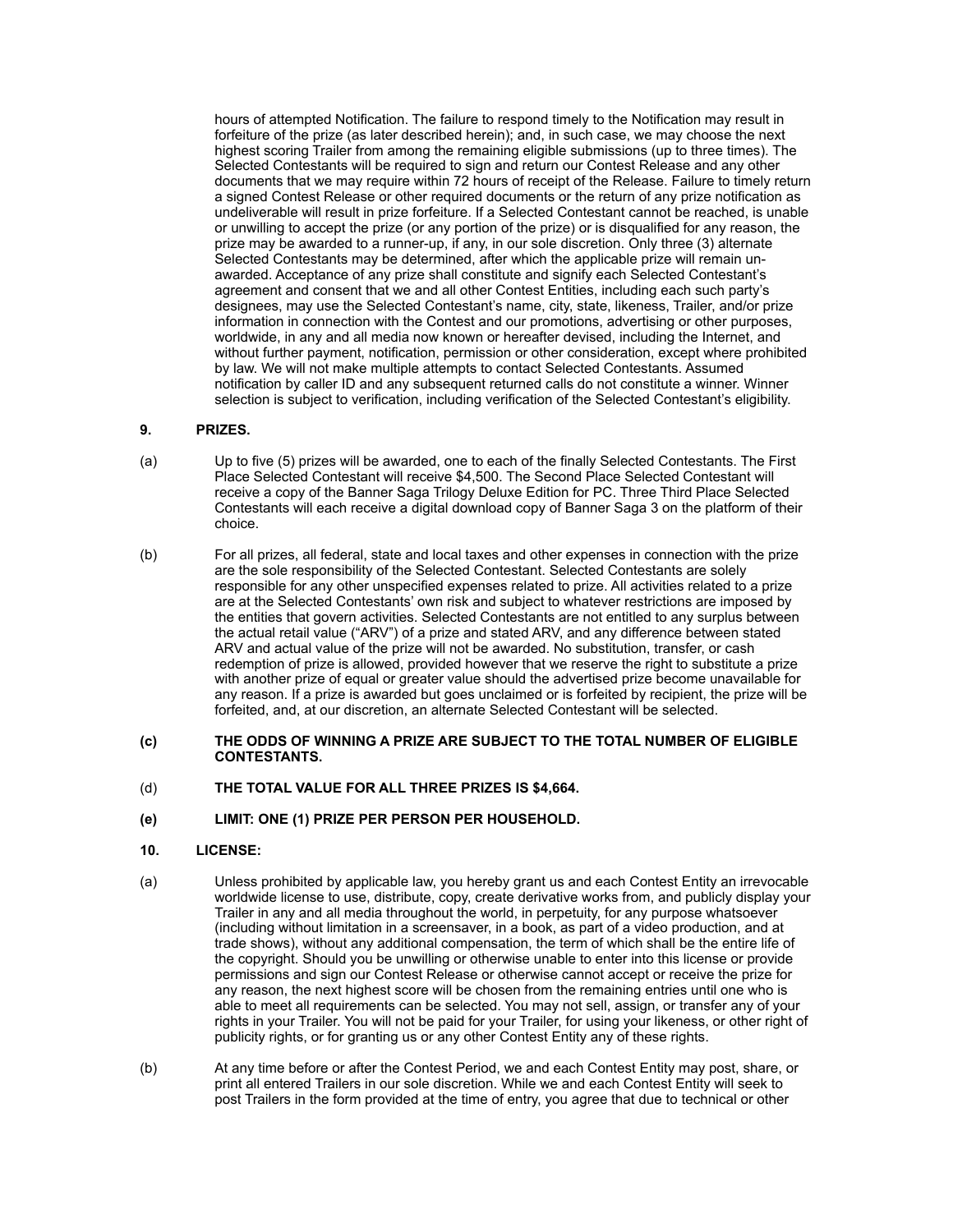limitations and otherwise at our discretion, your Trailer may be altered from its original form, and we reserve the right to edit or modify your Trailer, including adding logos or other trademarks. You further understand and agree that your Trailer, including any portion thereof, may be used, edited, and/or modified by us or other Contest Entities at any time before or after the end of the Contest Period for any reason, including without limitation, other promotions and marketing.

## **11. RELEASE FROM LIABILITY.**

- (a) This Contest is subject to these Official Rules. By participating, you agree (a) to be bound by these Official Rules and the decisions of our judges, which shall be final and binding; and (b) to waive any right to claim ambiguity in the Contest or these Official Rules, except where prohibited by law. By entering this Contest, you agree to release us, each Contest Entity, and each social media site you use to upload your Trailer (including each entity's parent, subsidiary and affiliated entities together with their respective directors, employees, officers, licensees, licensors and agents, and respective advertising and promotion entities, and any person or entity associated with the production, judging, or administration of the Contest) (collectively, the "Releasees") from any and all liability, loss or damage arising from or in connection with awarding, receipt and/or use or misuse of prize or participation in any prize-related activities.
- (b) Releasees shall not be liable for (i) telephone system, telephone or computer hardware, software or other technical or computer malfunctions, lost connections, disconnections, delays or transmission errors; (ii) data corruption, theft, destruction, unauthorized access to or alteration of entry or other materials; (iii) any injuries, losses or damages of any kind, including death caused by the prize or resulting from acceptance, possession or use of a prize, or from participation in the Contest; or (iv) any printing, typographical, administrative or technological errors in any materials associated with the Contest. We disclaim any liability for damage to any computer system resulting from participating in or accessing or downloading information in connection with this Contest. We reserve the right to cancel or suspend the Contest, in our sole discretion, should we receive fewer than thirty (30) entries, or receive no entries that have a judged score above sixty (60) points, or due to circumstances beyond our control, including natural disasters. Trailers will not be returned and may be destroyed.
- (c) By participating, you agree that we, each Contest Entity, and each social media site you use to upload your Trailer (including each entity's shareholders, agents and representatives, affiliates, subsidiaries, advertising, promotion and fulfillment agencies, and legal advisors) are not responsible or liable for, and shall be released and held harmless from any and all losses, damages, rights, claims and actions of any kind in connection with or resulting from participation in the Contest, or acceptance of the prize, including without limitation, claims based on publicity rights, defamation, or invasion of privacy.
- (d) UNDER NO CIRCUMSTANCES WILL YOU BE PERMITTED TO OBTAIN AWARDS FOR, AND YOU HEREBY WAIVE ALL RIGHTS TO CLAIM, PUNITIVE, INCIDENTAL OR CONSEQUENTIAL DAMAGES, INCLUDING ATTORNEYS' FEES, OTHER THAN YOUR ACTUAL OUT-OF-POCKET EXPENSES (E.G. COSTS ASSOCIATED WITH ENTERING THE CONTEST). YOU FURTHER WAIVE ALL RIGHTS TO HAVE DAMAGES MULTIPLIED OR INCREASED.
- (e) Neither we nor any Contest Entity is responsible and shall not be held liable, and your entry may be disqualified and may not be considered for any prize, should your Trailer be removed from a social media or other hosting site for any reason (including without limitation a DMCA takedown), or should your Trailer be unavailable for any reason during the Judging Period.
- (f) We and each Contest Entity reserves the right, in its sole discretion, to cancel, modify, or suspend the Contest should a virus, bug, computer problem, unauthorized intervention or other causes beyond our control, corrupt the administration, security or proper play of the Contest. We may prohibit you from participating in the Contest or winning prize if, in our sole discretion, we determine you are attempting to undermine the legitimate operation of the Contest in any way by cheating, hacking, deception, or any other unfair playing practices or intending to annoy, abuse, threaten or harass any other players or our representatives or other Contest Entities. Use of automated entry devices or programs is prohibited. Any attempts to access our Contest site, enter the Contest or increase votes or views via a bot script, device or brute-force attack will result in disqualification, including that IP address becoming ineligible for the entire Contest. Caution: any attempt to deliberately damage or undermine the legitimate operation of the Contest may be in violation of criminal and civil laws and will result in disqualification from